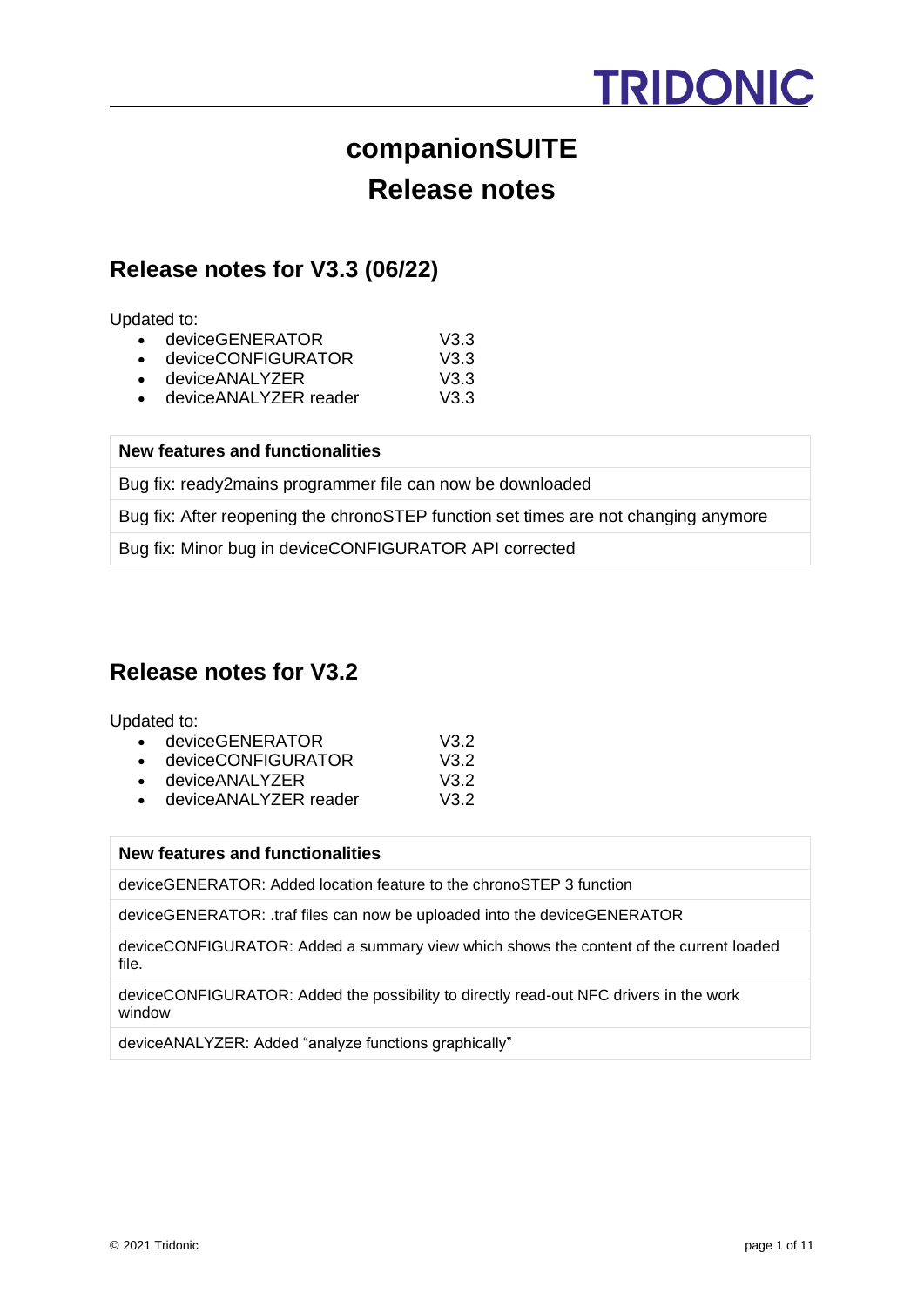# **Release notes for V3.1**

Updated to:

| deviceGENERATOR    | V3.1 |
|--------------------|------|
| deviceCONFIGURATOR | V3.1 |

- deviceANALYZER V3.1
- deviceANALYZER reader V3.1

## **New features and functionalities**

companionSUITE: Added support for the new EXC4 drivers.

## **Release notes for V3.0**

Updated to:

| $\bullet$ device GENERATOR | V2.8              |
|----------------------------|-------------------|
| • deviceCONFIGURATOR       | V <sub>3</sub> .0 |
| • deviceANALYZER           | V2.8              |
| • deviceANALYZER reader    | V3.0              |

## **New features and functionalities**

companionSUITE: Implementation of a versioning check in the deviceCONFIGURATOR for trgf files.

companionSUITE: General purpose driver added (Article code 99999999). With this article it is possible to create current programming files which can be used for every driver (no GTIN check!)

companionSUITE: Added a package to the download section with commonly used current values for the General purpose driver.

deviceGENERATOR: Changed the function OEM Identification to support 64-bit values.

deviceGENERATOR: Expanded channel grouping function for the driver 28001912.

deviceCONFIGURATOR: Favorite .trgf file function added to the working window.

deviceANALYZER: Improved display of scene and group parameters

deviceANALYZER: Removed "analyze functions graphically" from the menu

# **Release notes for V2.7.1**

Updated to:

| deviceGENERATOR    | V2.7.1 |
|--------------------|--------|
| deviceCONFIGURATOR | V2.7.1 |

- deviceANALYZER V2.7.1
- deviceANALYZER reader V2.7.1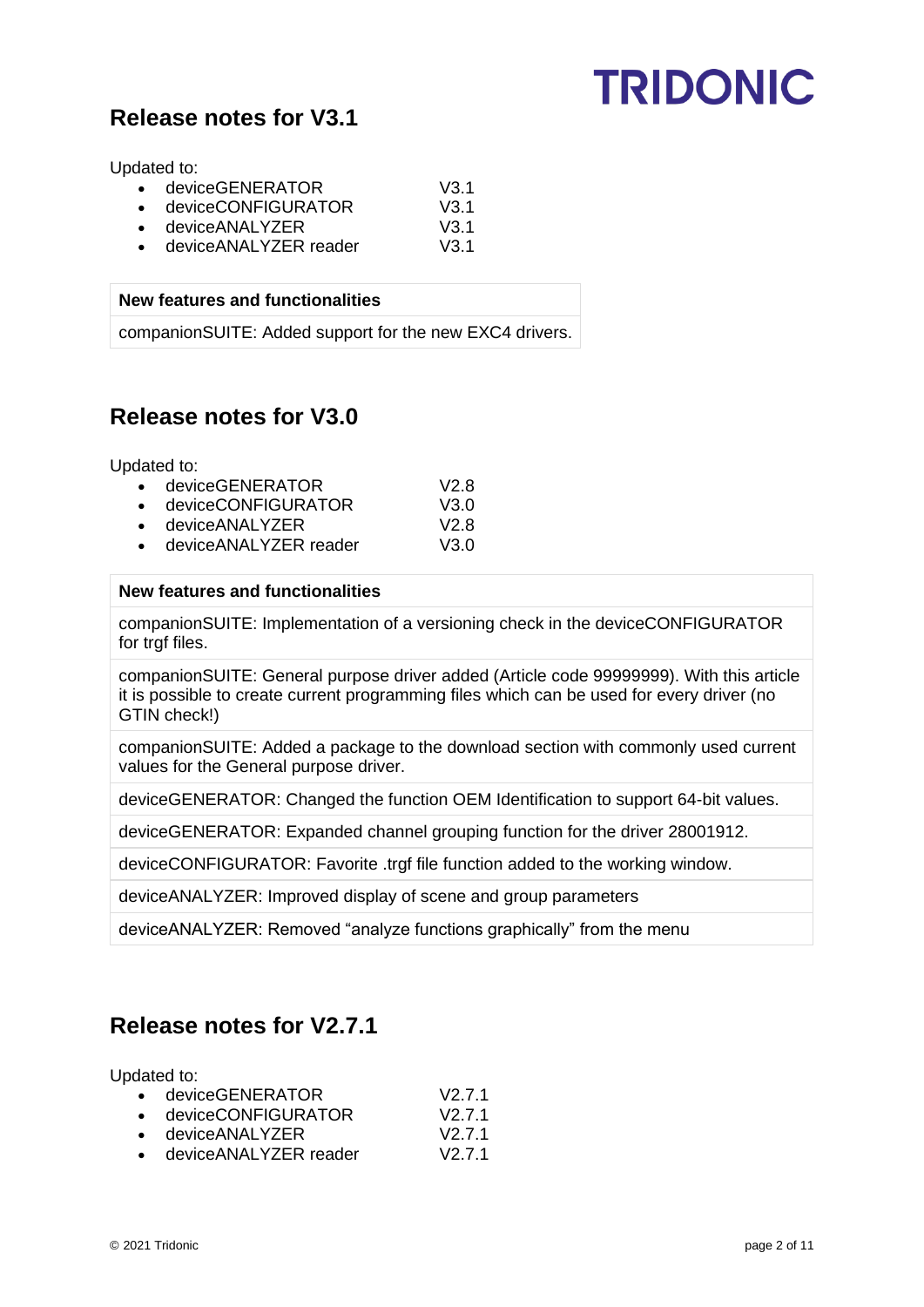## **New features and functionalities**

Bug fix: OEM Identification now works correctly

Bug fix: Factory Reset not working on some devices was fixed

Bug fix: sensorMODE absence level now has the same value as Presence level if chronoSTEP is also configurated

Bug fix: ready2mains error message "Error transmitting a ready2mains command, command not accepted (negative optical feedback)" should no longer appear if only 1 function is programmed

Bug fix: Fixed an issue with multiprogramming

## **Release notes for V2.7**

Updated to:

| $\bullet$ deviceGENERATOR | V2 7 |
|---------------------------|------|
| • deviceCONFIGURATOR      | V2.7 |
| $\bullet$ device ANALYZER | V2 7 |
| • deviceANALYZER reader   | V2 7 |

## **New features and functionalities**

companionSUITE: added ETM / NTC function for ready2mains

companionSUITE: added new function switchDIM fading for DALI and NFC

companionSUITE: added support for new NFC types

deviceGENERATOR: After selecting "Add device" the search field is now automatically active

deviceGENERATOR: Parameter limits are easier readable now

deviceGENERATOR: LED current limits can now be enabled/disabled independently of the LED current setting

deviceGENERATOR: Improved eCLO function

deviceGENERATOR: added pop-up description for time formats

deviceANALYZER: Improved display of scene and group parameters

deviceANALYZER: Removed "analyze functions graphically" from the menu

Bug fix: ETM / NTC function now resets correctly when opening it again

Bug fix: chronoSTEP function should now work correctly when switching between Time/VM mode

Bug fix: DALIprod files should correctly check the driver article code again.

## **Release notes for V2.6.1**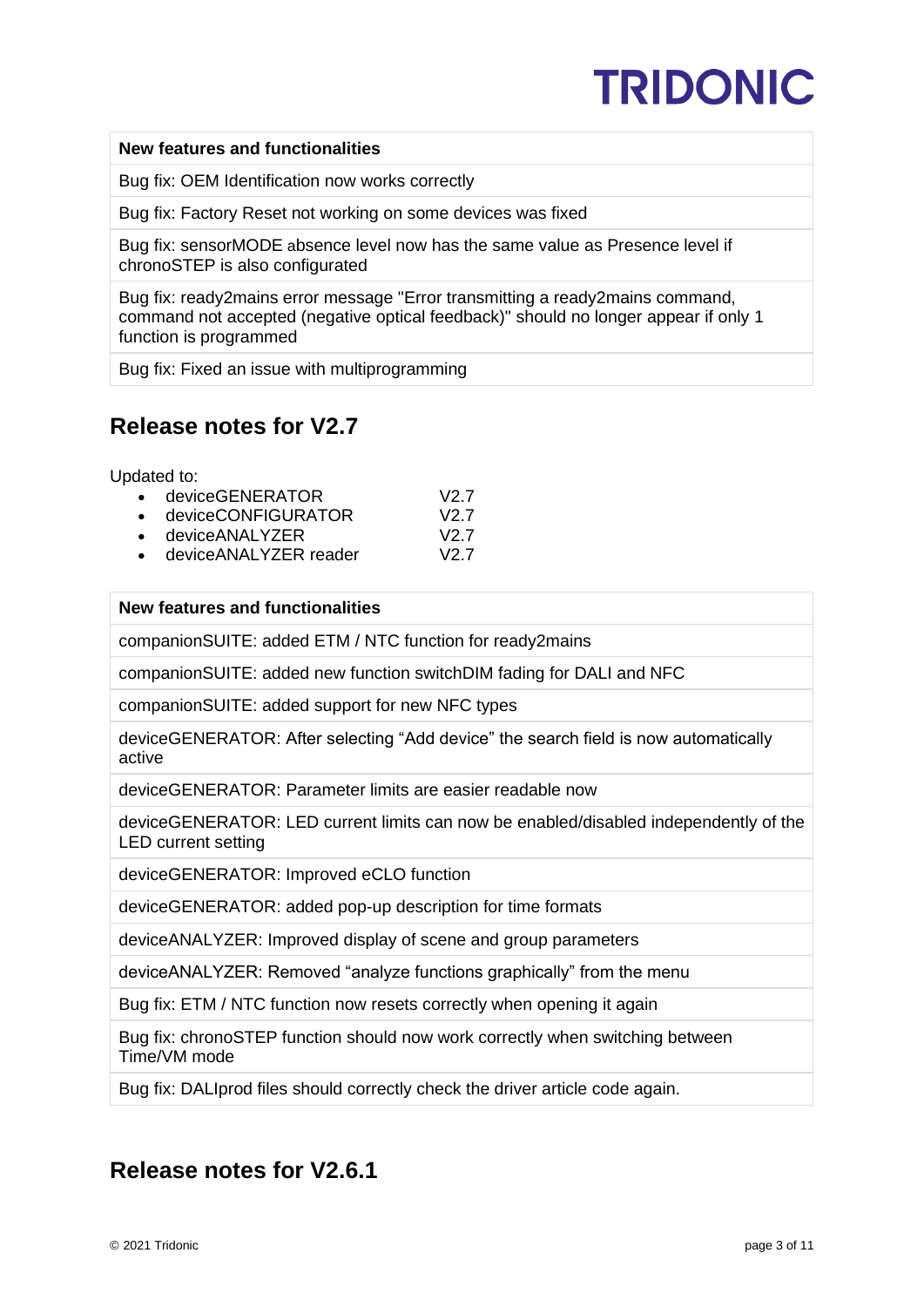Updated to:

- deviceGENERATOR V2.6.1
- deviceCONFIGURATOR V2.6.1 • deviceANALYZER V2.6.1
- deviceANALYZER reader V2.6.1

## **New features and functionalities**

Bug fix: fixed some installation issues

Bug fix: The offset for the baiscIDM ILD G2 is now calculated correctly

# **Release notes for V2.6**

Updated to:

| • deviceGENERATOR         | V2.6 |
|---------------------------|------|
| • deviceCONFIGURATOR      | V2.6 |
| $\bullet$ device ANALYZER | V2.6 |
| • deviceANALYZER reader   | V2.6 |

## **New features and functionalities**

companionSUITE: Added support for control devices (basicDIM ILD G2)

Controls support: Motion sensors

Controls support: Light sensors

Controls support: Switch input settings

companionSUITE: Added future support for different NFC layouts

deviceCONFIGURATOR: Removed un:c related function

deviceCONFIGURATOR: Pass counter no longer increases in case the driver has already been programmed successfully during a production cycle

Bug fix: Error messages are no longer multiplied in the log file

# **Release notes for V2.5.1**

Updated to:

• deviceCONFIGURATOR V2.5.1

## **New features and functionalities**

Bug fix: Issue with multi programming

# **Release notes for V2.5**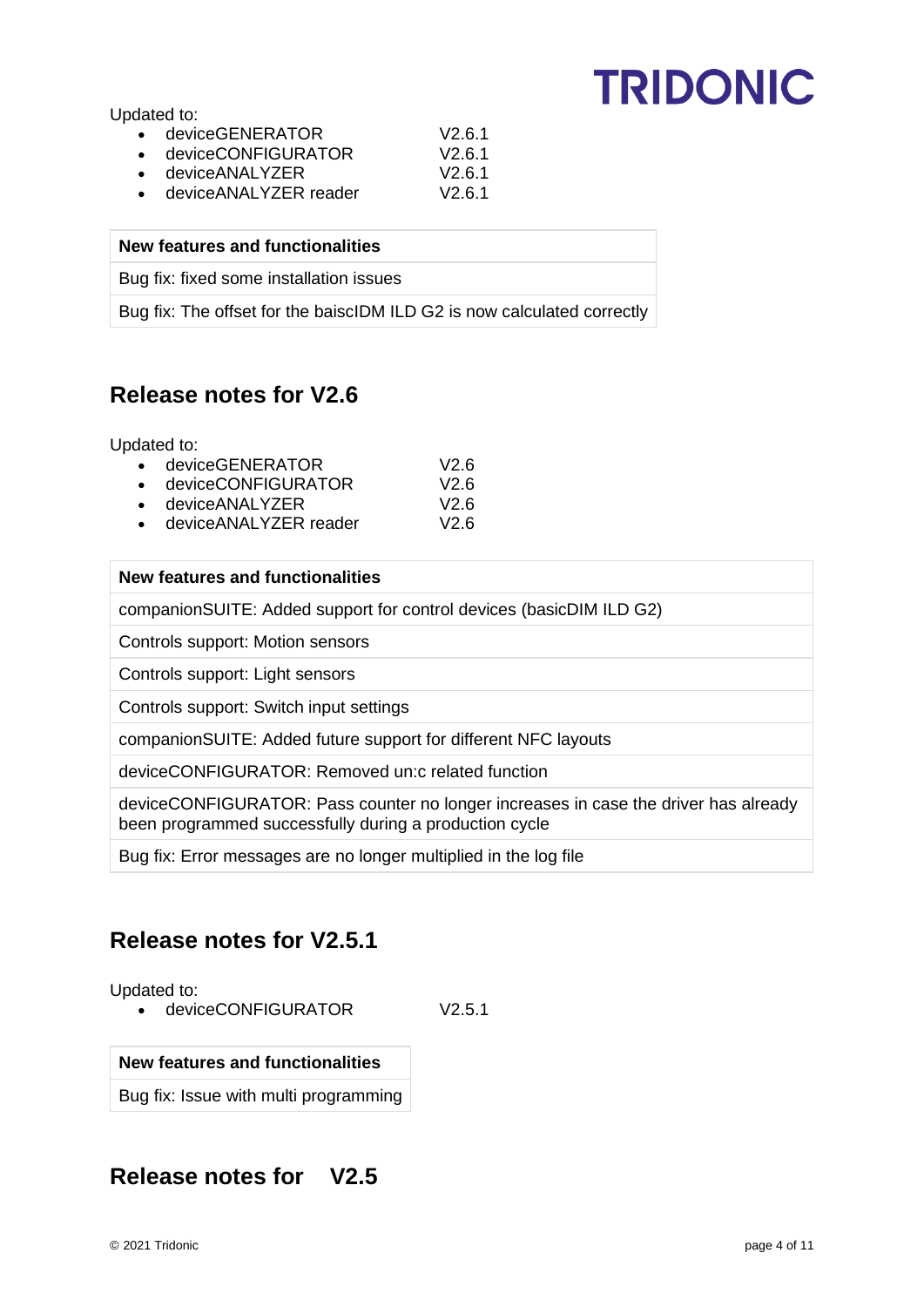Updated to:

- deviceGENERATOR V2.5
- deviceCONFIGURATOR V2.5
- deviceANALYZER V2.5
- deviceANALYZER reader V2.5

## **New features and functionalities**

NEW tool: u6Me2 Generator

NEW Interface u6Me2 added for deviceCONFIGURATOR

NEW function: colourSWITCH

NEW function: proportionSWITCH

NEW tool: updateTOOL added to the installation

The updateTOOL is used to check the firmware of the connected NFC antenna and updated it if necessary.

deviceGENERATOR: It is now possible to upload more than 7 .trgf files to the deviceGENERATOR

companionSUITE: Simplified displayed time values on some functions (example before it showed 0h 10min 20s 0ms, and now it will be displayed as 10min 20s)

companionSUITE: In the Summary view MASK values are now displayed correctly

deviceCONFIGURATOR: It is no longer necessary to start the deviceCONFIGURATOR as administrator at first start up

deviceANALYZER: If only one Interface is connected the software will automatically select this interface

deviceANALYZER: When a comparison file is loaded in the deviceANALYSER the file name is now displayed in the header area

Bug fix: Label information is no longer missing after uploading a .trgf file

Bug fix: Box around the sensorMODE wizard was not shown completely

## **Release notes for V2.4.1**

Updated to:

• deviceCONFIGURATOR V2.4.1

## **Bugfixes**

deviceCONFIGURATOR: In some cases daliProd files could no longer be programmed

## **Release notes for V2.4**

Updated to:

- deviceGENERATOR V2.4
- deviceANALYSER V2.4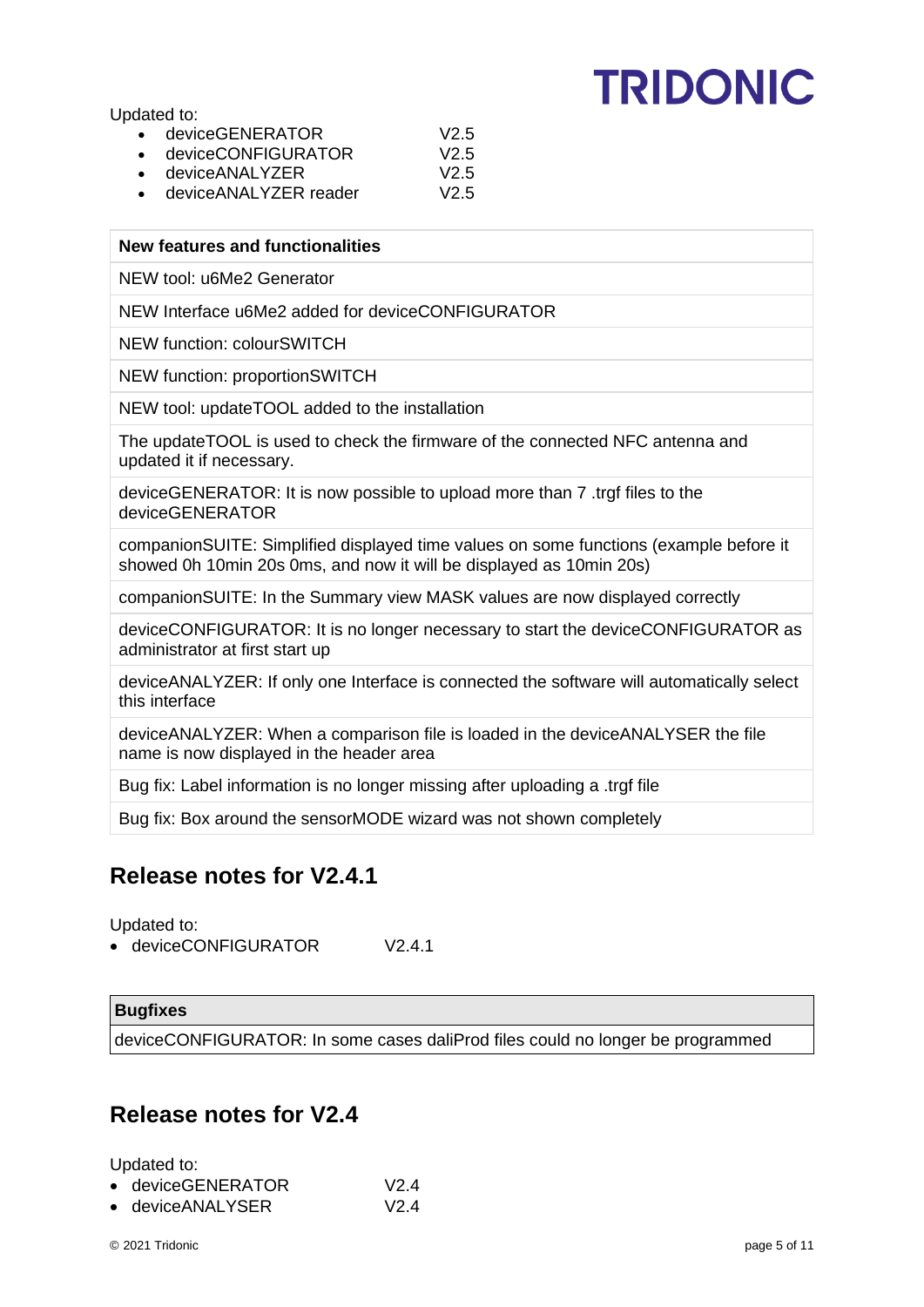|  | deviceCONFIGURATOR | V2.4 |
|--|--------------------|------|
|--|--------------------|------|

• deviceANALYSER reader V2.4

## **New features and functionalities**

NEW function: fade2zero

NEW function: Power-up fading

NEW function: Dimming on DC

companionSUITE: OEM GTIN and OEM identification (out of DALI part 251) function simplified

companionSUITE: NTC sensors of Tridonic RLE modules added to the ETM function (sensor types: 4100K 100kOhm)

companionSUITE: Changed behavior of the deviceKEY user interface

deviceANALYSER reader: added error message if no device was found

deviceCONFIGURATOR: Major background changes which should drastically reduce the amount of updates needed in the future.

deviceCONFIGURATOR: some minor wording changes

### **Bugfixes**

deviceCONFIGURATOR: Programm button was not updated if a new file was loaded

deviceANALYSER reader: Export files had mixed languages

deviceGENERATOR: Upper line of parameter box in chronoSTEP3 function was missing

## **Release notes for V2.3**

Updated to:

- deviceGENERATOR V2.3
- deviceANALYSER V2.3
- deviceCONFIGURATOR V2.3
- deviceANALYSER reader V2.3

| New features and functionalities                                                                                                                            |
|-------------------------------------------------------------------------------------------------------------------------------------------------------------|
| NEW function: "Reset to default" option can now be selected in the deviceGENERATOR                                                                          |
| NEW function: "Asset management" (DT50) available                                                                                                           |
| NEW function: "LED current limits" added to LED-current function                                                                                            |
| companionSUITE: Versioning reduced from 4 to 2 numbers                                                                                                      |
| companionSUITE: Support of the further developed function chronoSTEP 3                                                                                      |
| companionSUITE: Integration of parameter locking                                                                                                            |
| device ANALYSER reader: Tool is shown in taskbar instead of a tray icon                                                                                     |
| deviceCONFIGURATOR: Logfile data extended by configuration file information                                                                                 |
| Virtual midnight will be visible as a line in the graphical view<br>chronoSTEP:<br>Toggle the setting between TIME or VM (virtual midnight) is now possible |

# **TRIDONIC**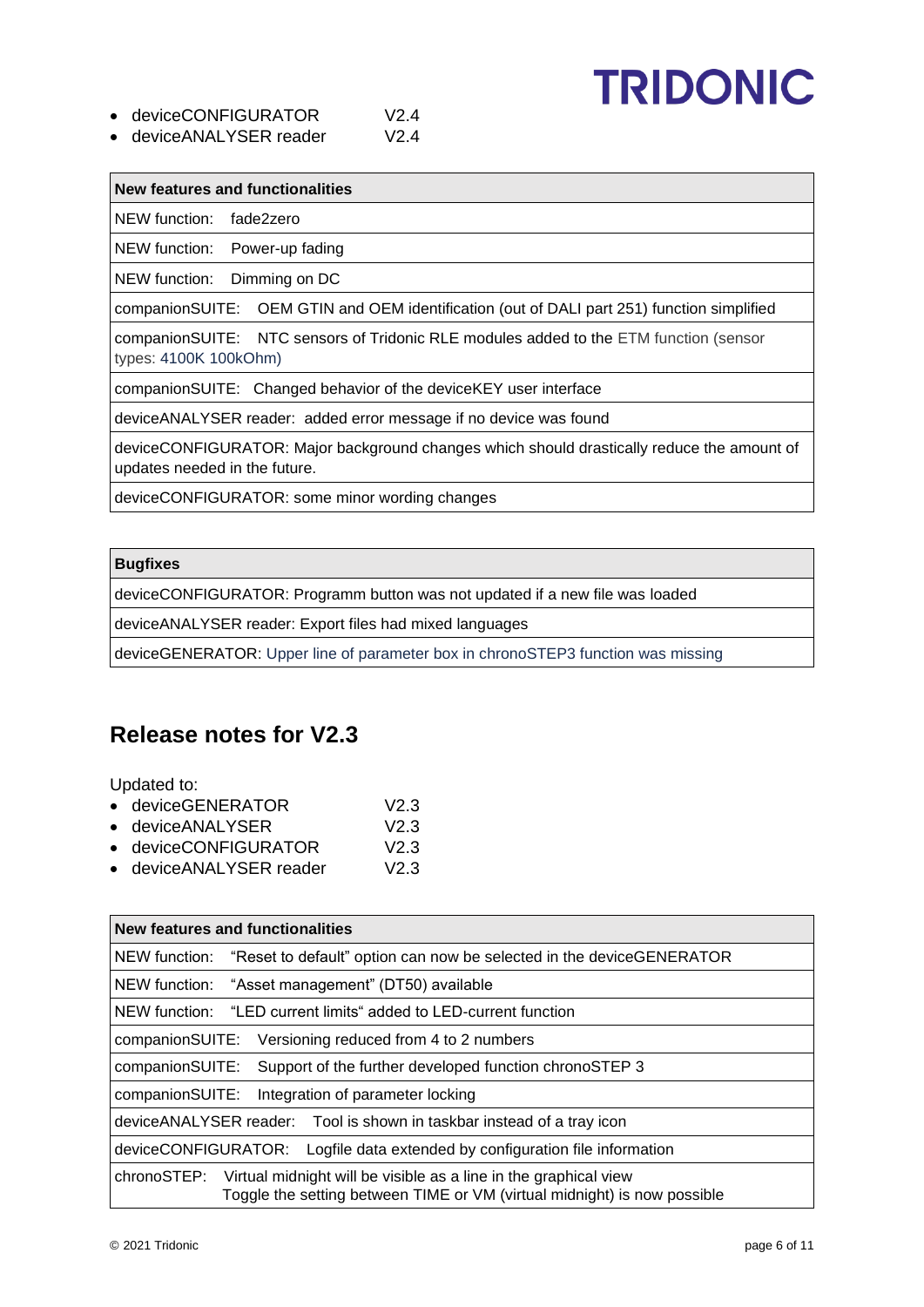

## **Bugfixes**

companionSUITE: Large NFC tags now supported

deviceCONFIGURATOR: Typing error fixed

deviceCONFIGURATOR: Single parameter devices programmed via ready2mains fixed

deviceANALYSER reader: Temporary files are now deleted after closing the software

deviceGENERATOR: chronoSTEP user defined profile stored wrong, if the time is set manually and Enter key is used to view.

**Notice** 

We recommend, to keep the software version of the deviceCONFIGURATOR up to date.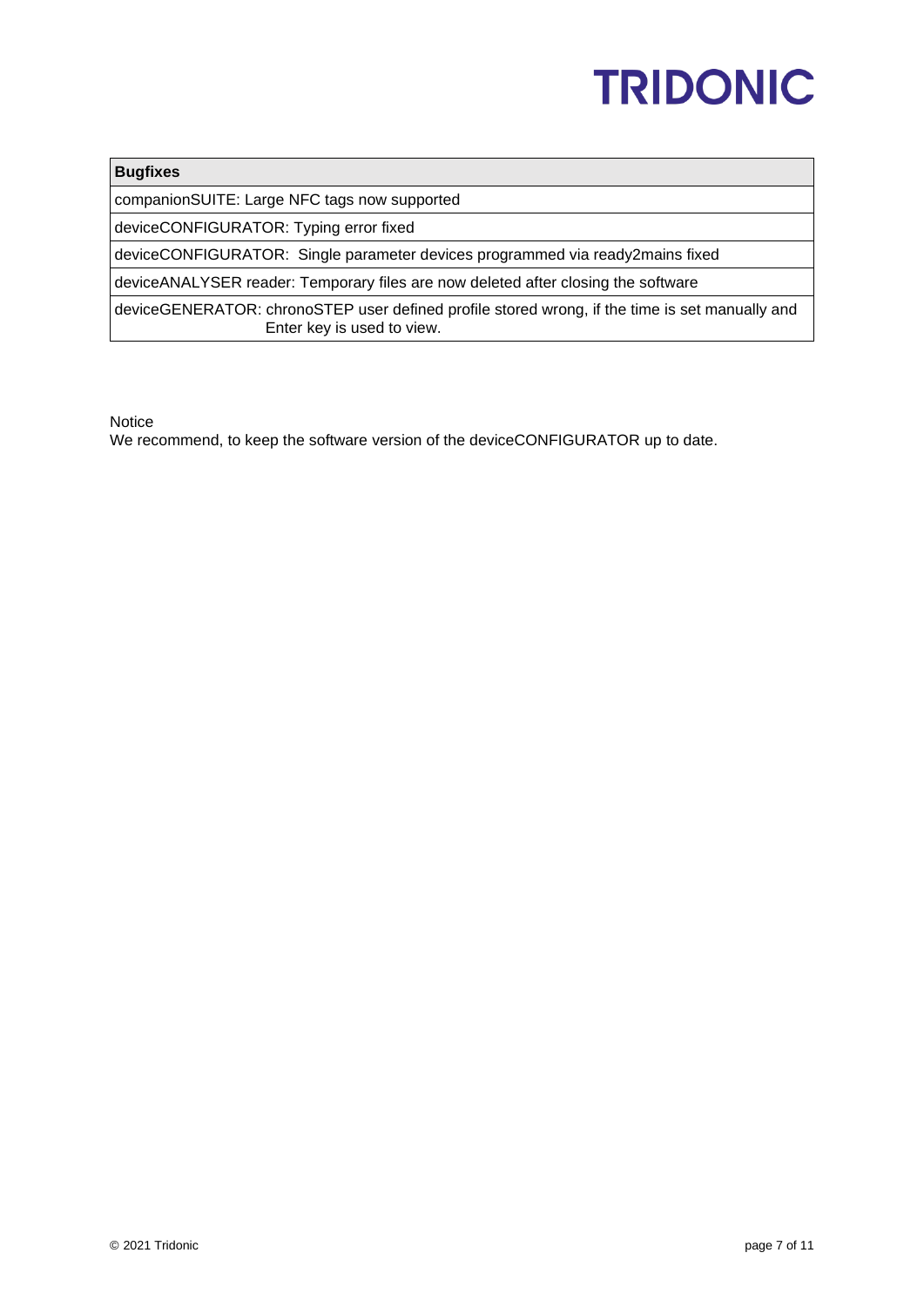# **Release notes for V1.6.85 August 2019**

Updated to:

- deviceGENERATOR V2.2.1.481
- deviceANALYSER V2.2.1.481
- deviceCONFIGURATOR no update
- deviceANALYSER reader no update

### **New features and functionalities**

Improvement of the user interface of the chronoSTEP function

Allow configuration of corridorFUNCTION and chronoSTEP independent from operating mode

Unification of activation / deactivation of features in deviceGENERATOR

## **Release notes for V1.6.85**

Updated to:

| • deviceGENERATOR       | V2.2.0.471                 |
|-------------------------|----------------------------|
| • deviceANALYSER        | V2.2.0.471                 |
| • deviceCONFIGURATOR    | V <sub>1.6.85</sub> .13232 |
| • deviceANALYSER reader | V1.6.85.13243              |

| New features and functionalities |
|----------------------------------|
|----------------------------------|

Banner at deviceGENERATOR page on top to inform customer about product information

deviceCONFIGURATOR fallback function for unknown functions

Update of the function LED current

Add function help overview link into the help menu

Implement functions for US driver

Adding sequence 0 to chronoSTEP for selection by user

### **Bug fixes**

Improvement of handling of buffer size errors at NFC interface

"DALI default parameters" dimming speed on 2.8 steps/s is not working

chronoSTEP correction of default value of "time to midnight"

Correction of displayed value for "Dimming at DC" at multichannel devices

Validation of user inputs against minimum and maximum values for various functions

Prevent delete of deviceCONFIGURATOR settings file

basicDIM DGC: script files does not work

Filename improvement: Article number only as filename when input box is empty.

**TRIDONIC**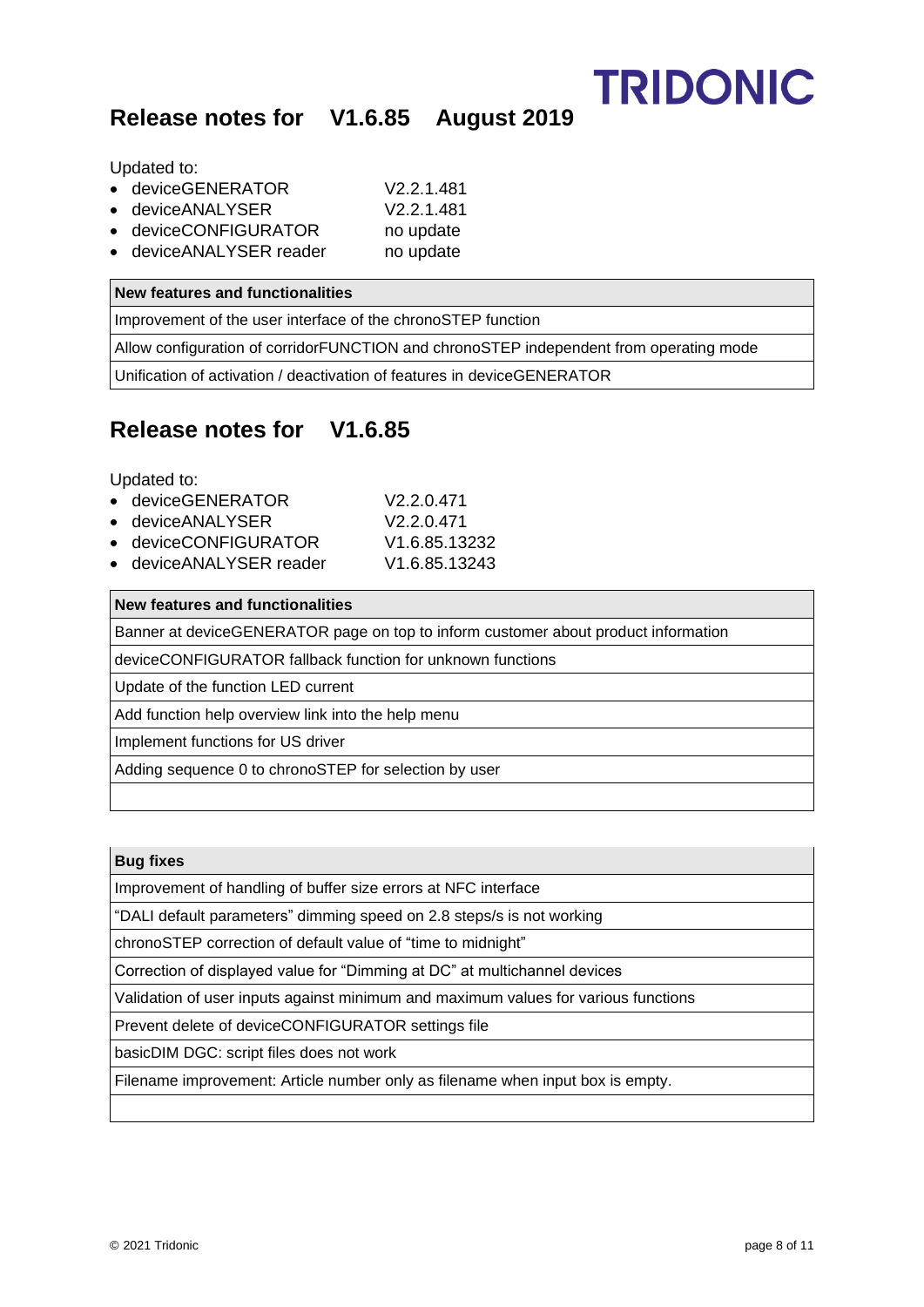# **Release notes for V1.5.81.16581**

Updated:

- deviceCONFIGURATOR V1.5.81.16581
- deviceGENERATOR and deviceANALYSER V2.1.1.429

## deviceCONFIGURATOR

- Several smaller bugs solved
- Manual expanded with programming examples

## deviceGENERATOR

- Backwordscompatibility improved
- Several smaller bugs solved

### deviceANALYSER

• Backwordscompatibility improved

## **Release notes for V1.5.77.16911**

### Updated:

- deviceANALYSER V2.1.0.426
- deviceCONFIGURATOR V1.5.77.16911
- deviceGENERATOR V2.1.0.426

## deviceANALYSER

- Implementation of DT8 and multichannel devices with firmware 1.6 and higher
- Several smaller bugs solved

## deviceCONFIGURATOR

- Implementation of DT8 and multichannel devices with firmware 1.6 and higher
- Batch settings and Operator ID moved from settings to work window
- Additional parameters added to log files
- ready2mains bug when only writing current solved
- Several smaller bugs solved

## deviceGENERATOR

- Implementation of DT8 and multichannel devices with firmware 1.6 and higher
- Label print and customer article number option implemented
- 1-10V parameters implemented
- Several smaller bugs solved

## **Release notes for V1.4.74.27494**

### Updated:

• deviceCONFIGURATOR V1.4.74.27494

## deviceCONFIGURATOR

• Bug solved where ready2mains files with only one parameter leads to a programming fail

**TRIDONIC**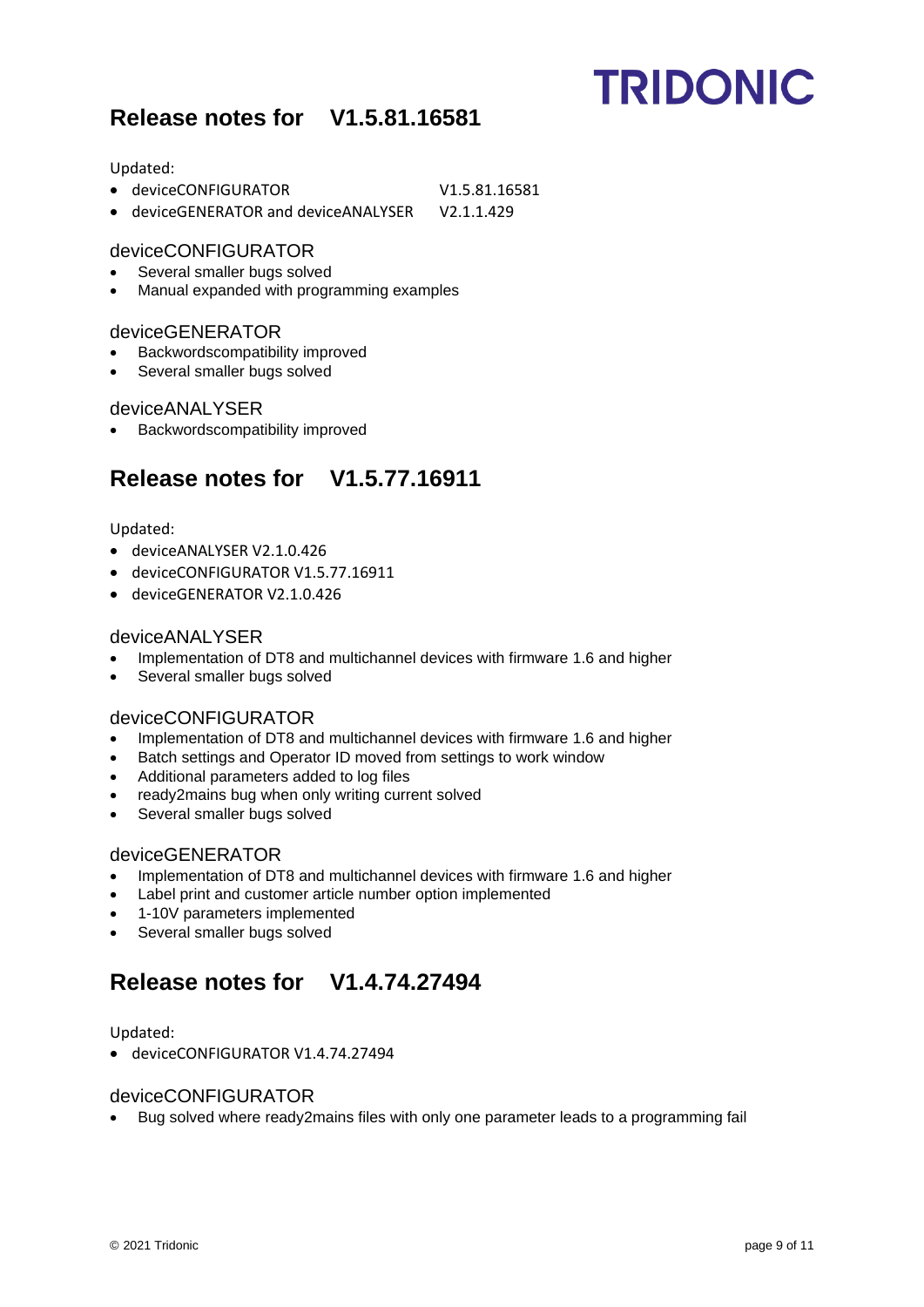# **Release notes for V1.4.73.15874**

# **TRIDONIC**

## Released:

- deviceANALYSER V2.0.0.382
- deviceANALYSER reader V1.4.73.15874

## Updated:

- deviceCONFIGURATOR V1.4.73.15874
- deviceGENERATOR V2.0.0.382
- scriptGENERATOR V1.6.108

## Software Installation

• New installation wizard, including deviceCONFIGURATOR and deviceANALYSER reader

## deviceGENERATOR

- New devices
- New programming interface "NFC" now supported

## deviceCONFIGURATOR

• File change, with enabled automatic sending, now possible

### scriptGENERATOR

• Fixed timing in script for DALI addressing over ready2mains Programmer

# **Release notes for V1.3.60.14607**

### Released:

• deviceGENERATOR V1.0.0.299

### Updated:

- deviceCONFIGURATOR
- Product Manual

## deviceCONFIGURATOR

- New deviceGENERATOR trgf file format implemented to support deviceGENERATOR files
- NFC interface for future drivers with NFC functionality implemented
- Function to reload interfaces without SW restart implemented
- New installation wizard implemented
- Several Bugs solved

# **Release notes for V1.2.59.16076**

### Updated:

- deviceCONFIGURATOR
- scriptGENERATOR
- Product Manual

## deviceCONFIGURATOR

- Possibility to print more than one label implemented
- Possibility to reprint an already printed label implemented